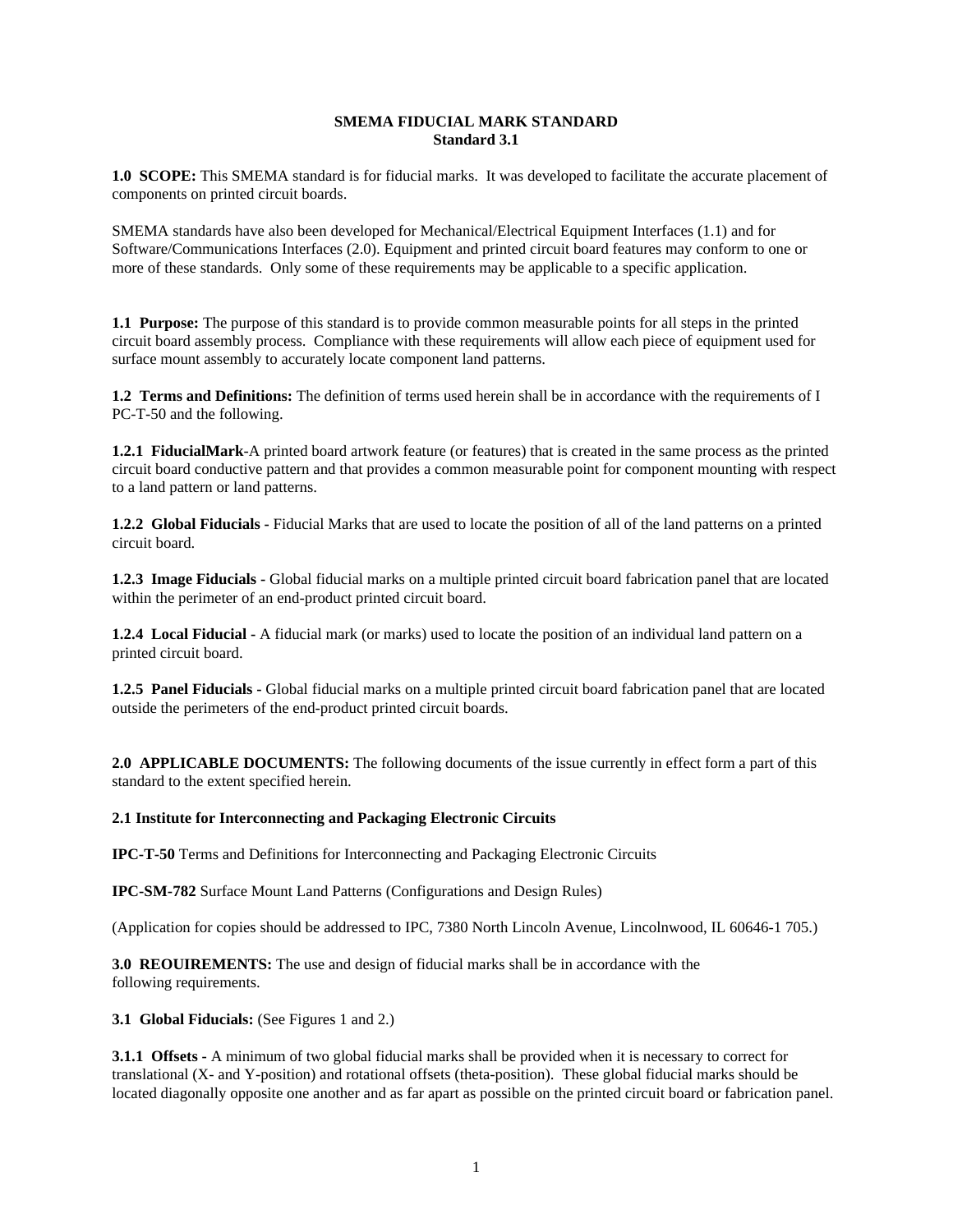**3.1.2 Nonlinear Distortions** - A minimum of three global fiducial marks shall be provided when it is necessary to correct for nonlinear distortions, such as scaling, stretch and twist. These global fiducials should be located in a triangular pattern and should be located as far apart as possible on the printed circuit board or fabrication panel.

**3.2 Local Fiducials:** (See Figure 2.)

**3.2.1 Translational Offsets -** One or more local fiducial marks shall be provided when it is necessary to correct for translational (X- and Y-position). These local fiducial marks shall be located inside the perimeter of the land pattern, preferably at the center of the land pattern.

**3.2.2 Translational and Rotational Offsets -** A minimum of two local fiducial marks shall be provided when it is necessary to correct for both translational (X-and Y-position) and rotational offsets (theta-position). These local fiducial marks should be located either diagonally opposite one another inside the perimeter of the land pattern or one should be located in accordance with the requirements of paragraph 3.2.1 and the other located on the conductive pattern of the printed circuit board.



**Figure 1. Printed Circuit Board Global and Local Fiducial Marks.**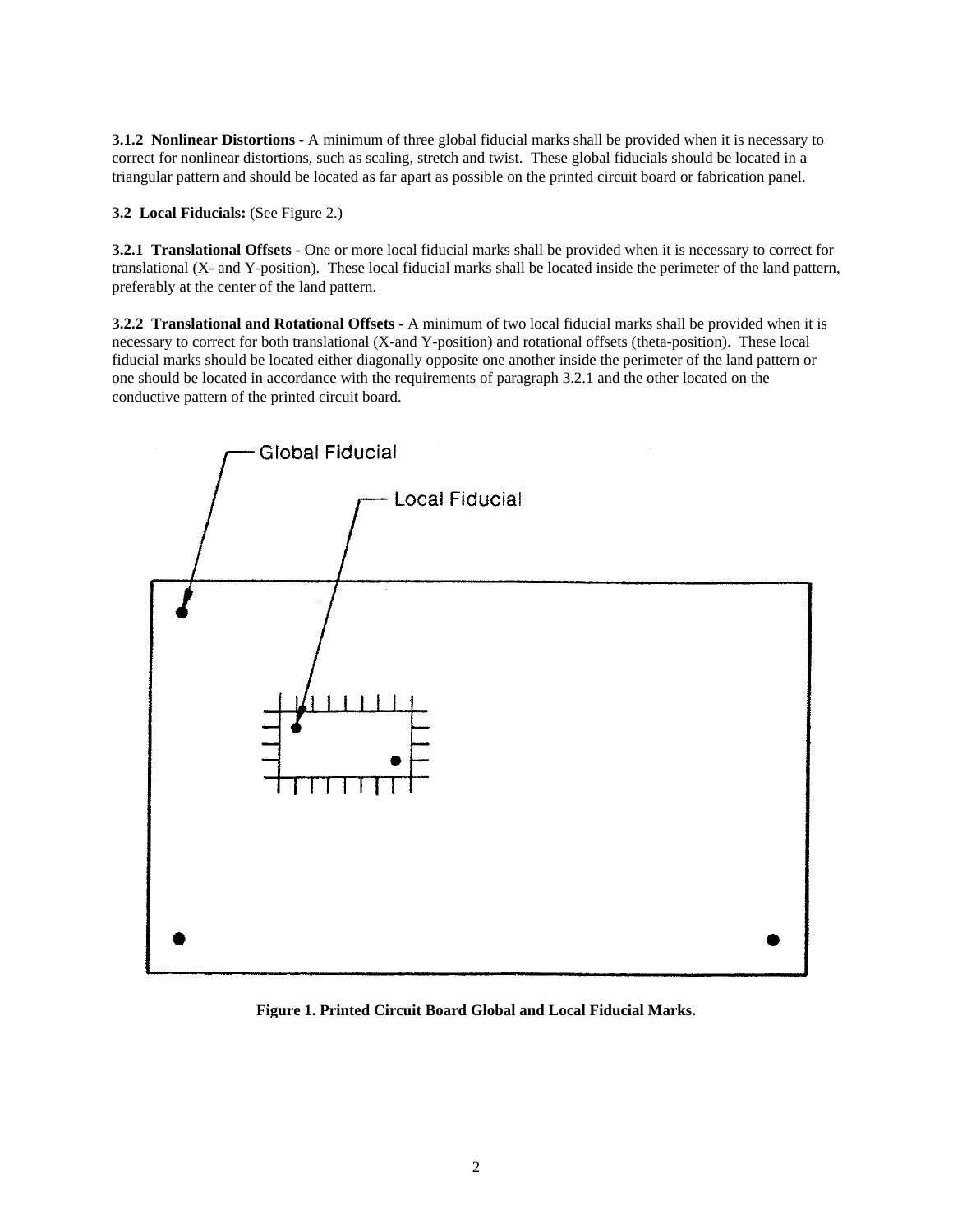

**Figure 2. Fabrication Panel and Printed Circuit Board Image Global Fiducial Marks.**

Three local fiducial marks should be provided when it is necessary to provide the most accurate correction for both translational and rotational offsets. For these applications the three local fiducial marks should be in a triangular pattern and should be located as far apart as possible within the perimeter of the land pattern.

## **3.3 Fiducial Mark Design:**

**3.3.1 Shape -** The shape of the fiducial shall be a solid filled circle, see Figure 3.

**3.3.2 Size -** The minimum diameter of the fiducial mark shall be 1.00 mm [0.040 inch]. The maximum diameter of the fiducial mark shall be 3.00 mm [0.1 1 8 inch].

**3.3.3 Tolerances -** The fiducial marks on the same printed circuit board should not vary in size by more than 0.025 mm [0.001 inch].

## **3.3.4 Clearances**

**3.3.4.1** FiducialMarkClearance-Thereshalibeaclearanceareaaroundeachfiducialmarkthat is devoid of any other conductive patterns or markings. The size of the clearance area shall have a radius that is at least twice that of the fiducial mark and shall be concentric with the center of the fiducial mark, as shown in Figure 3.